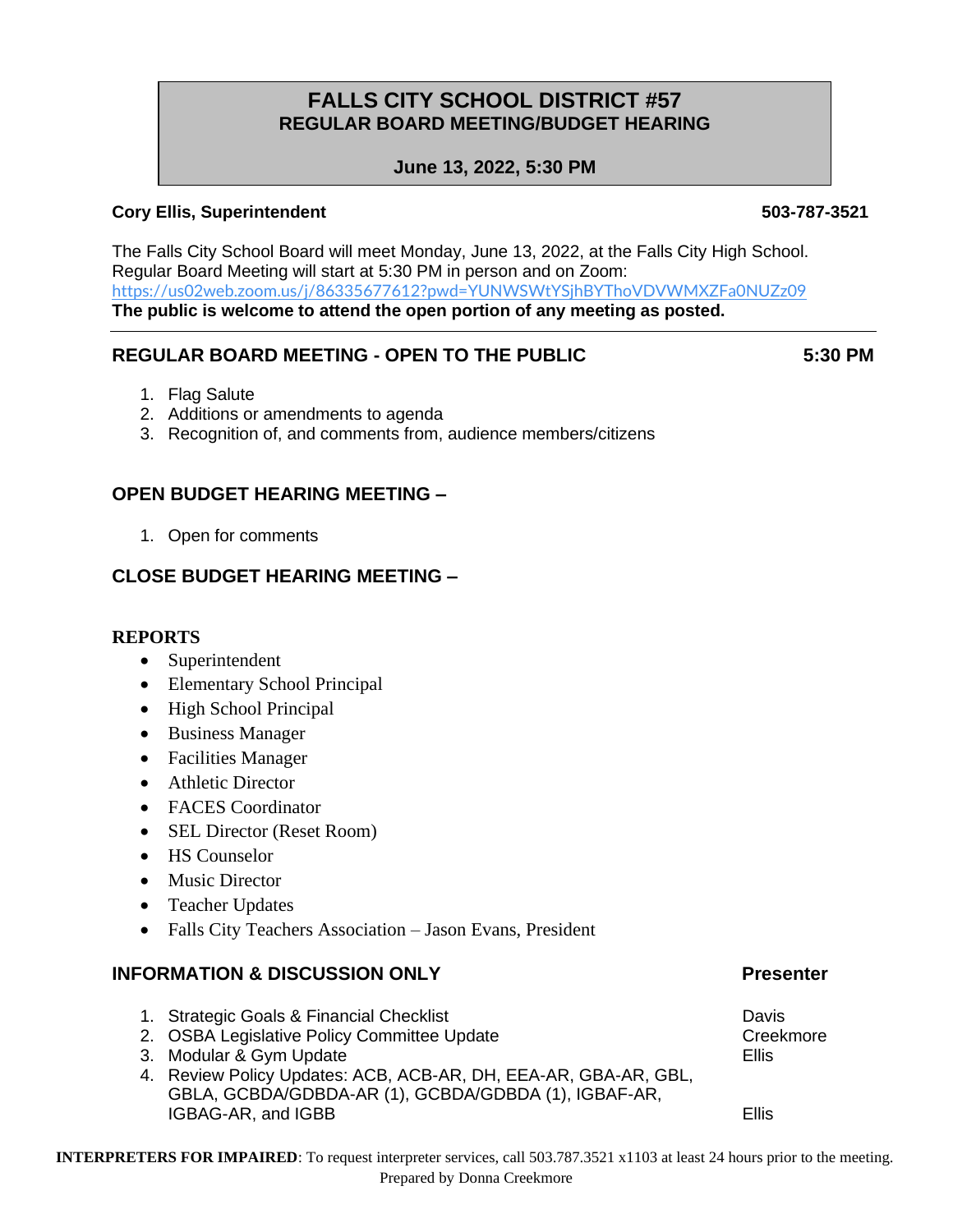- 5. Review Summer School Job Descriptions Ellis
- 6. Accept Kaylee Harrison's Resignation Ellis
- 7. Resolution 2122-008 Olson
- 8. Resolution 2122-009 Olson
- 9. Resolution 2122-010 Olson

### **ACTION ITEMS**

- **1. Approve Consent Agenda**
	- May 19, 2022 Budget Committee Meeting Minutes
	- May 19, 2022 Regular Board Meeting Minutes
	- May 2022 Disbursements
		- Accounts Payable: Check numbers 6521 6565 in the amount of \$77,528.46
		- Payroll Expenses: Checks and Direct Deposits in the amount of \$307,381.01

**2. Approve Policy Updates: ACB, ACB-AR, DH, EEA-AR, GBA-AR, GBL, GBLA, GCBDA/GDBDA-AR (1), GCBDA/GDBDA (1), IGBAF-AR, IGBAG-AR, and IGBB**

| Moved by: |  |
|-----------|--|
|           |  |

| Seconded by: |  |
|--------------|--|
|              |  |

**3. Approve Falls City Schools Summer School Job Descriptions**

*Moved by:* 

*Seconded by:* 

**4. Accept Kaylee Harrison's Resignation**

*Moved by:* 

*Seconded by:* 

**5. Approve Resolution No. 21-22 008 – Budget Adoption**

*Moved by:* 

*Seconded by:*